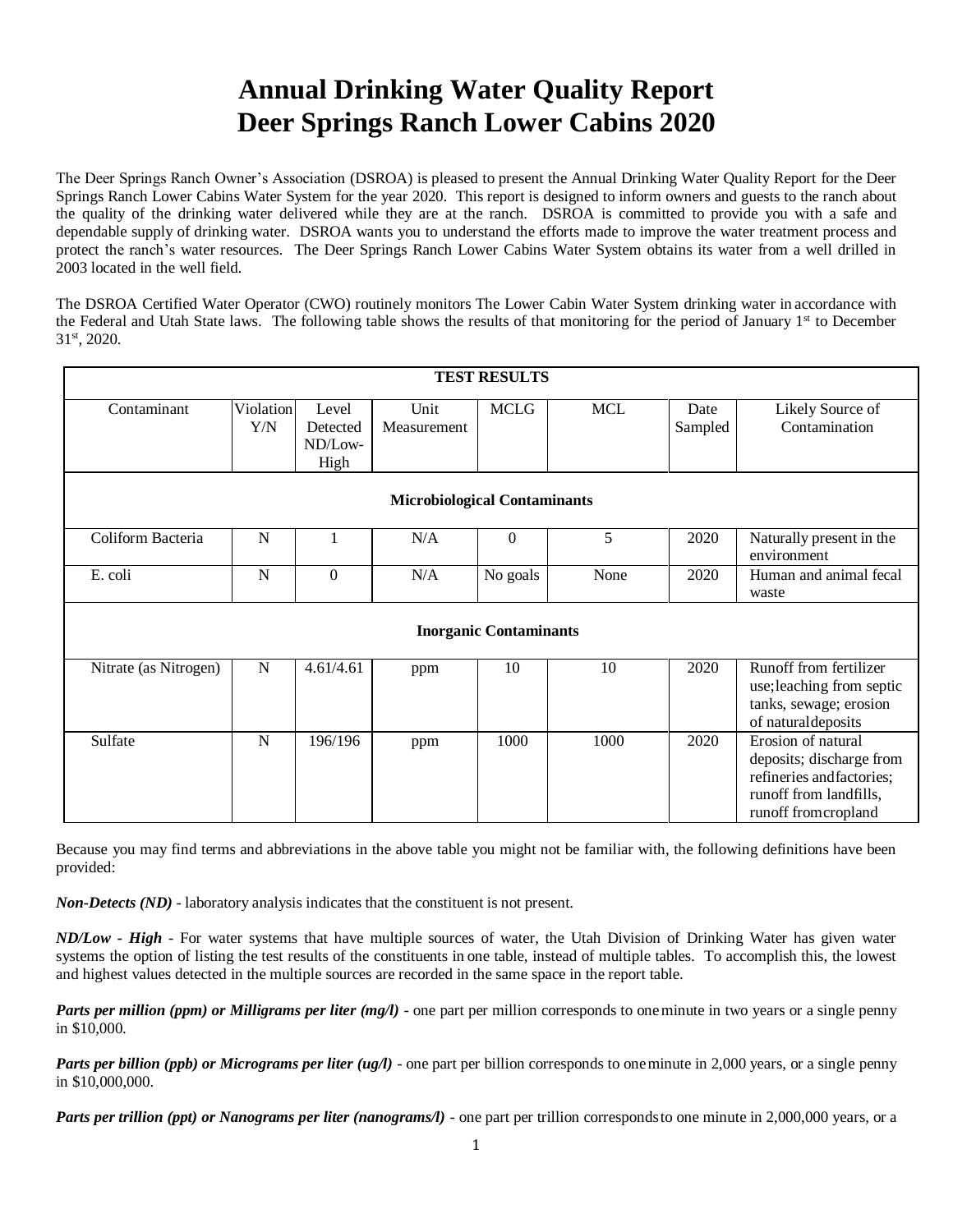single penny in \$10,000,000,000.

*Parts per quadrillion (ppq) or Picograms per liter (picograms/l)* - one part per quadrillion corresponds to one minute in 2,000,000,000 years or one penny in \$10,000,000,000,000.

*Picocuries per liter (pCi/L)* - picocuries per liter is a measure of the radioactivity in water.

*Millirems per year (mrem/yr)* - measure of radiation absorbed by the body.

*Million Fibers per Liter (MFL)* - million fibers per liter is a measure of the presence of asbestos fibers that are longer than 10 micrometers.

*Nephelometric Turbidity Unit (NTU)* - nephelometric turbidity unit is a measure of the clarity of water. Turbidity in excess of 5 NTU is just noticeable to the average person.

Action Level (AL) - the concentration of a contaminant which, if exceeded, triggers treatment or other requirements which a water system must follow.

*Treatment Technique (TT)* - A treatment technique is a required process intended to reduce the level of a contaminant in drinking water.

*Maximum Contaminant Level (MCL)* - The "Maximum Allowed" (MCL) is the highest level of a contaminant that is allowed in drinking water. MCLs are set as close to the MCLGs as feasibleusing the best available treatment technology.

*Maximum Contaminant Level Goal (MCLG)* - The "Goal" (MCLG) is the level of a contaminant in drinking water below which there is no known or expected risk to health. MCLGsallow for a margin of safety.

*Maximum Residual Disinfectant Level (MRDL)* - The highest level of a disinfectant allowed in drinking water. There is convincing evidence that addition of a disinfectant is necessary for control of microbial contaminants.

*Maximum Residual Disinfectant Level Goal (MRDLG)* - The level of a drinking water disinfectant below which there is no known or expected risk to health. MRDLGs do not reflect the benefits of the use of disinfectants to control microbial contaminants.

*Date*- Because of required sampling time frames i.e. yearly, 3 years, 4 years and 6 years, sampling dates may seem outdated.

*Waivers (W)*- Because some chemicals are not used or stored in areas around drinking water sources, some water systems have been given waivers that exempt them from having to take certain chemical samples, these waivers are also tied to Drinking Water Source Protection Plans.

The Total Coliform Rule requires water systems to meet a stricter limit for coliform bacteria. Coliform bacteria are usually harmless, but their presence in water can be an indication of disease-causing bacteria. Total coliforms are common in the environment and are generally not harmful themselves. The presence of these bacteria is usually a result of a problem with water treatment or the pipes which distribute the water and indicates that the water may have been contaminated with organisms that can cause disease. Symptoms may include diarrhea, cramps, nausea, and possible jaundice, and any associated headaches and fatigue. When coliform bacteria are found, special follow-up tests are done to determine if harmful bacteria are present in the water supply. If this limit is exceeded, the water supplier must notify the public by newspaper, television, or radio. To comply with the stricter regulation, we have increased the average amount of chlorine in the distribution system.

On May  $5<sup>th</sup>$ , the monthly water sample confirmed the presence of total coliform bacteria. The CWO took steps to identify and correct the problem. Four additional water samples were obtained and submitted for testing. Each water sample and the subsequent monthly water sampling have confirmed the absence of total coliforms in the water system. From May 5<sup>th</sup>, 2020 through May 27<sup>th</sup>, 2020 the Deer Springs Ranch Lower Cabins Water System was in violation of the Total Coliform Rule.

All sources of drinking water are subject to potential contamination by constituents that are naturally occurring or manmade. Those constituents can be microbes, organic or inorganic chemicals, or radioactive materials. All drinking water, including bottled water, may reasonably be expected to contain at least small amounts of some contaminants. The presence of contaminants does not necessarily indicate that the water poses a health risk. More information about contaminants and potential health effects can be obtained by calling the Environmental Protection Agency's Safe Drinking Water Hotline at 1-800-426-4791.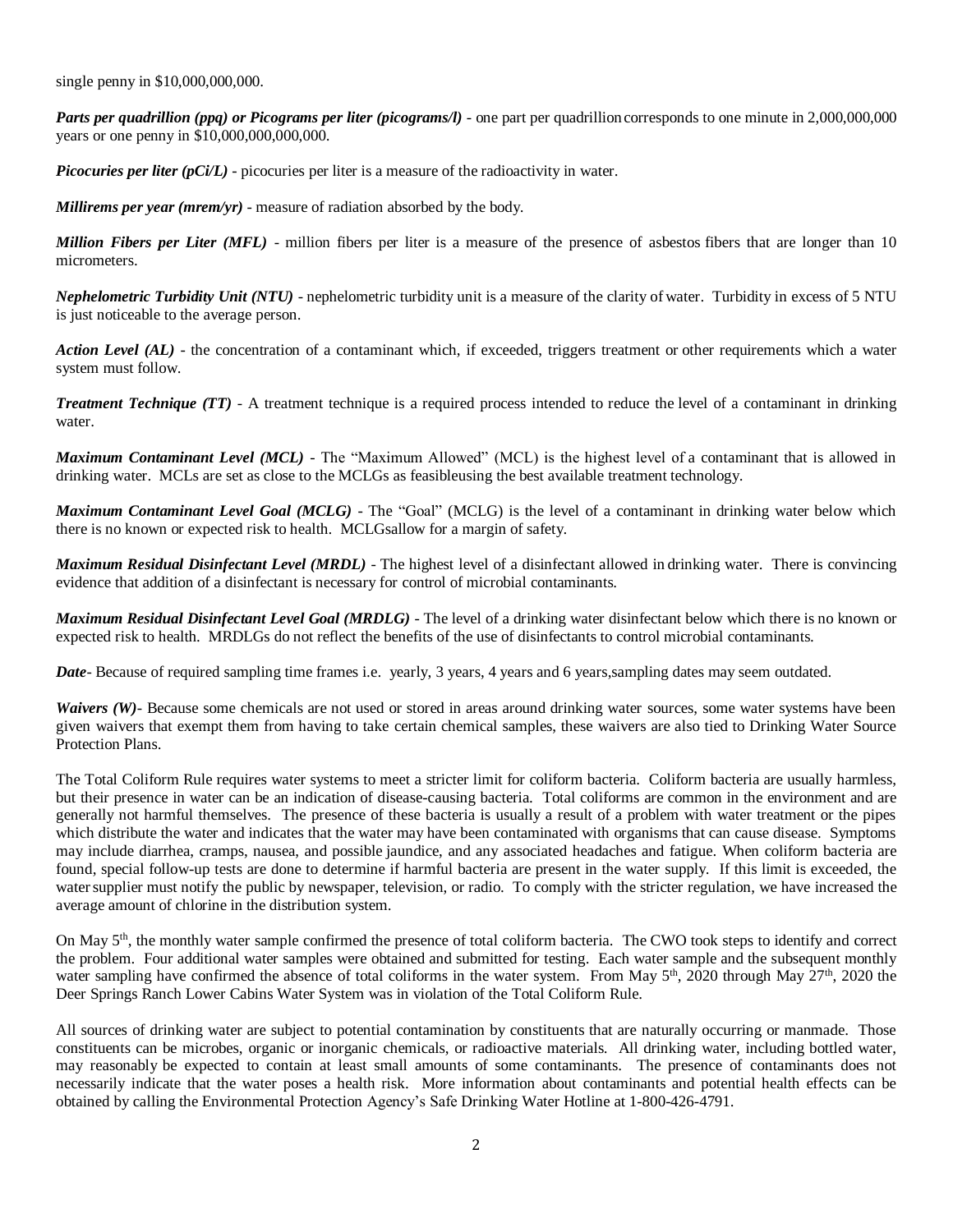Some people may be more vulnerable to contaminants in drinking water than the general population. Immunocompromised persons such as persons with cancer undergoing chemotherapy, persons who have undergone organ transplants, people with HIV/AIDS or otherimmune system disorders, some elderly, and infants can be particularly at risk from infections. These people should seek advice from their health care providers about drinking water.

If present, elevated levels of lead can cause serious health problems, especially for pregnant women and young children. Lead in drinking water is primarily from materials and components associated with service lines and home plumbing. DSROA is responsible for providing high quality drinking water but cannot control the variety of materials used in plumbing components. When drinking water has been sitting for several hours, you can minimize the potential for lead exposure by flushing the water tap for 30 seconds to 2 minutes before using water for drinking or cooking. If you are concerned about lead in the drinking water, you may wish to have the water tested. Information on lead in drinking water, testing methods, and steps you can take to minimize exposure is available from the safe Drinking Water Hotline or at [http://www.epa.gov/safewater/lead.](http://www.epa.gov/safewater/lead)

MCLs are set at very stringent levels. To understand the possible health effects described for many regulated constituents, a person would have to drink 2 liters of water every day at the MCL level for a lifetime to have a one-in-a-million chance of having the described health effect.

EPA/CDC guidelines on appropriate means to lessen the risk of infection by cryptosporidium and other microbiological contaminants are available from the Safe Drinking Water Hotline (800-426-4791).

The Deer Springs Ranch Lower Cabins Water System Drinking Water Source Protection Plan is also available for your review. It contains information about water source protection zones, potential contamination sources and management strategies to protect the ranch's drinking water. The 2003 well has been determined to have a low level of susceptibility from potential contamination. Management policies are in place to further protect this water source from contamination.

There are several private connections to the Deer Springs Ranch Lower Cabins Water System. When water connections are installed and maintained properly, the concerns are very minimal. However, unapproved, and improper changes or connections can adversely affect not only the availability, but also the quality of the ranch's drinking water. A cross connection may let polluted water or even chemicals mingle into the water system when not properly protected. This not only compromises the water quality but can also affect your health. So, what can you do? Do not make or allow improper water connections while at the ranch. Even that unprotected garden hose lying in the puddle next to the cabin is a cross connection. When a cross connection exists, it will affect you, your family, and your guests. We ask that all our customers help us protect our water sources, which are the heart ofour ranch, our way of life, and our ranch's future. If you would like to learn more about helping to protect the quality of the ranch's drinking water, contact us for further information about ways you can help.

DSROA wants its members and guests to be informed about their water utility. If you want to learn more, please attend any of the regularly scheduled Deer Springs Ranch Owners Association Board meetings or feel free to contact the DSROA office for more information. If you have any questions about this report or the ranch's drinking water, please contact Jeffrey C. Michelsen at 435- 644-8224.